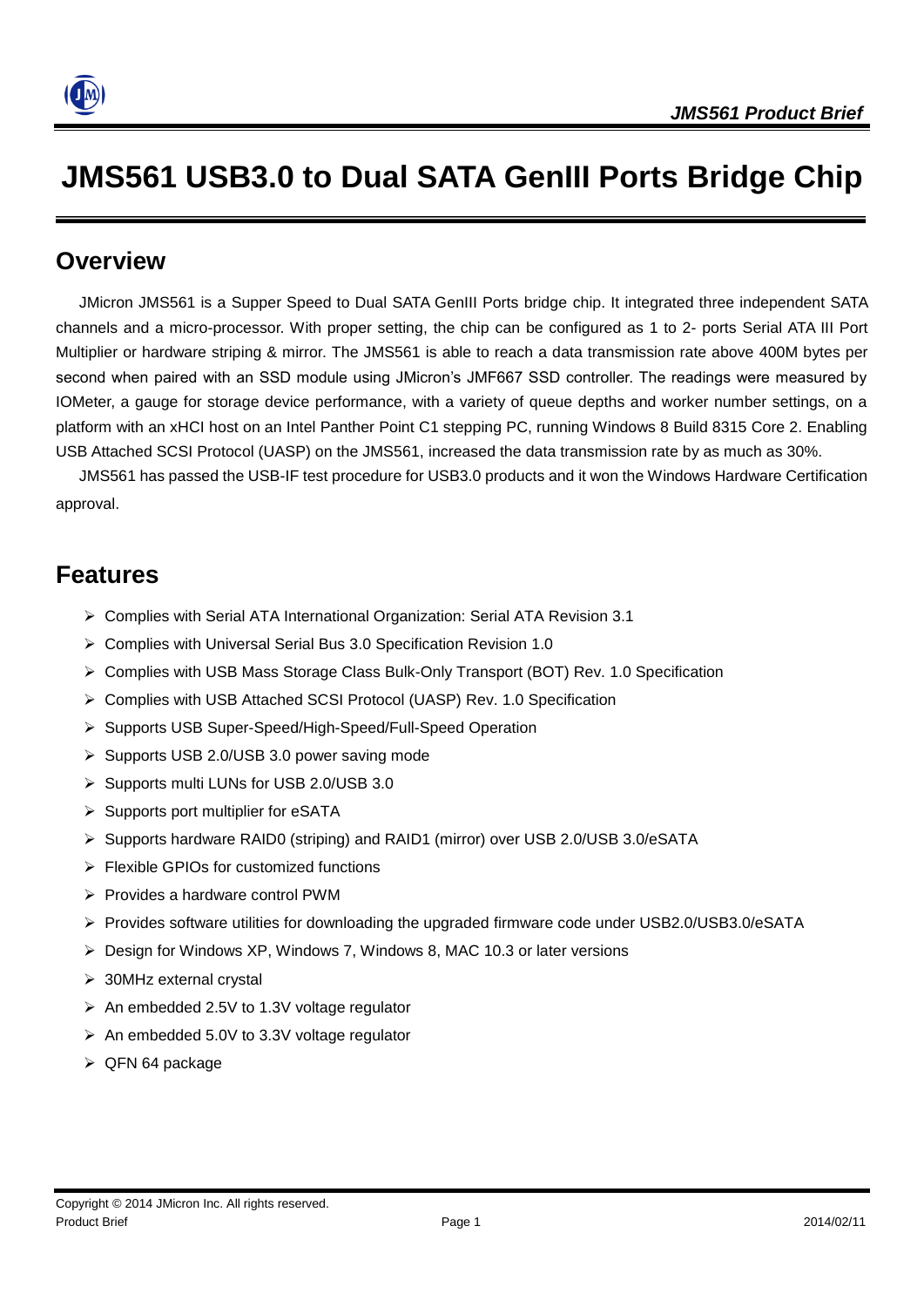

## **Block Diagram**



## **Applications**

#### **USB 2.0 and USB 3.0 to two SATA Gen3 HDDs**



**USB 2.0, USB 3.0 and eSATA 6G to one SATA Gen3 HDD**